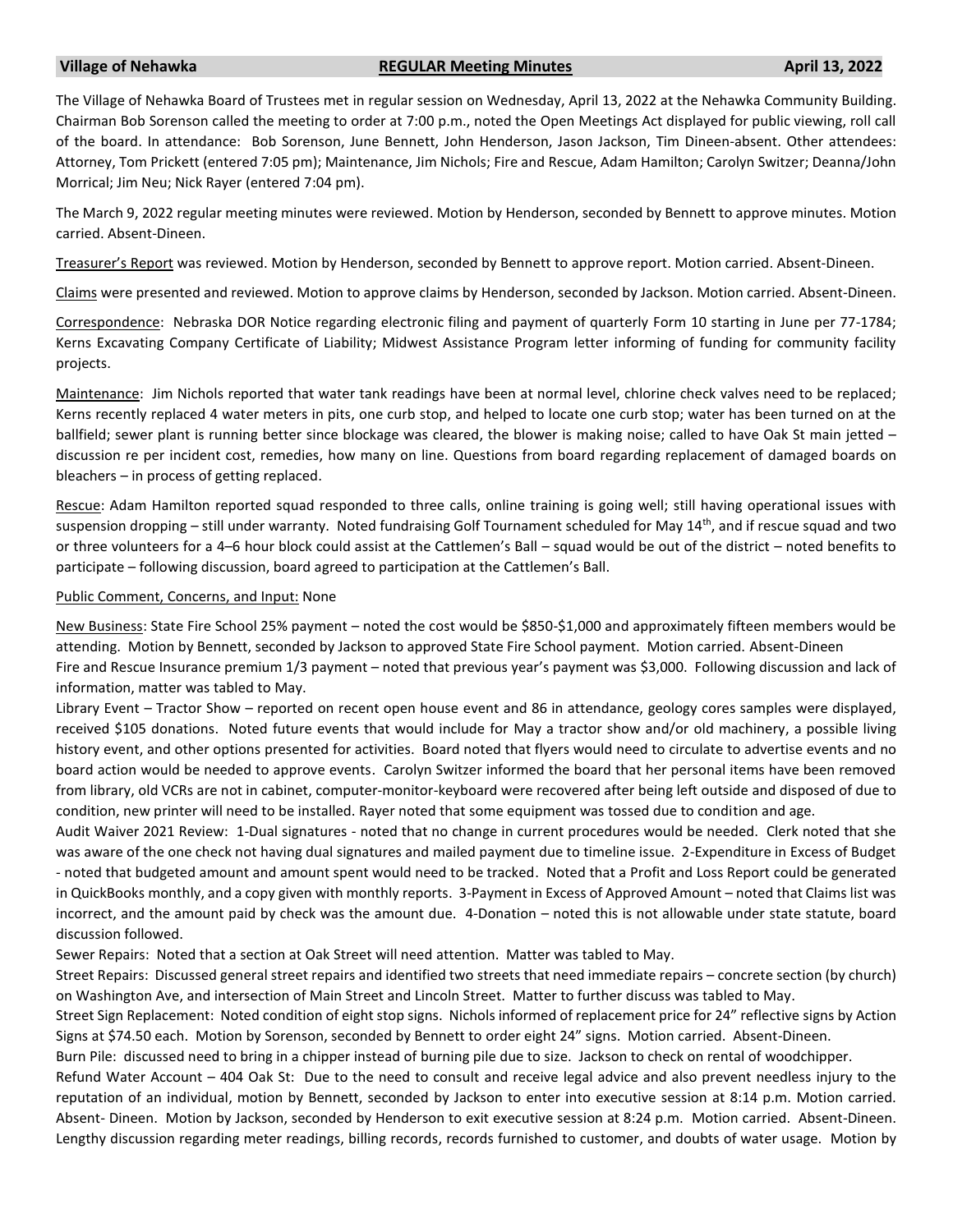Henderson, seconded by Jackson to refund customer \$220.42. Yes – Henderson, Jackson, Sorenson, No – Bennett, Motion carried, Absent-Dineen.

Water Account Complaint: Board determined no further discussion was needed.

**CLAIMS – APRIL 2022**

Old Business: 513 North Street, front ditch update – noted drainage has improved and N. Rayer to finish and include additional work to improve neighbor's runoff.

Any other business pertinent to Village Operation: Noted water is draining away from home but additional work on ditch at 513 North St to be completed by N. Rayer. Question regarding if building permit is needed to install a culvert pipe was referred to Planning Committee. Board reviewed and discussed customer balance summary. Noted customers to receive disconnect notices after delinquent due date. Motion by Henderson, seconded by Bennett to include disconnection notices in customer's April statements. Motion carried. Absent-Dineen.

Motion by Bennett, seconded by Henderson to adjourn at 9:02 p.m. Motion carried. Absent-Dineen

| <b>Account</b> | Vendor                                     | <b>Description</b>                           | <b>Balance</b> |            |
|----------------|--------------------------------------------|----------------------------------------------|----------------|------------|
| <b>GENERAL</b> | <b>Bob Sorenson</b>                        | 1st Quarter 2022 Trustee Salary              | 90.00          |            |
|                | Jason Jackson                              | 1st Quarter 2022 Trustee Salary              | 60.00          |            |
|                | John Henderson                             | 1st Quarter 2022 Trustee Salary              | 90.00          |            |
|                | June Bennett                               | 1st Quarter 2022 Trustee Salary              | 90.00          |            |
|                | Tim Dineen                                 | 1st Quarter 2022 Trustee Salary              | 90.00          |            |
|                | Jimmy Nichols                              | Net Salary - Maintenance                     | 2,098.86       |            |
|                | Patricia Neu                               | Net Salary - Clerk/Treasurer                 | 670.22         |            |
|                | Patricia Neu-Exp                           | Certified Mail/1 roll stamps                 | 62.33          |            |
|                | <b>Frontier Cooperative</b>                | Fuel - maintenance pickup                    | 120.39         |            |
|                | Nebraska Dept of Rev                       | Form 941N WH Tax - 2022 Qtr 1                | 164.00         |            |
|                | Nebraska UC Fund                           | Unemployment Ins - 2022 Qtr 1                | 27.29          |            |
|                | NextLink Internet                          | Village Office Internet Service              | 35.00          |            |
|                | NPPD-217 Sherman Ave                       | Village Whistle/Comm Bldg / Parking Lights   | 362.87         |            |
|                | NPPD-221 Elm St                            | Electricity - Library                        | 31.58          |            |
|                | NPPD-301 Main St                           | Electricity - Park and Pavilion              | 31.58          |            |
|                | NPPD-Corner of Main & Elm St               | Electricity - Flagpole Light                 | 31.58          |            |
|                | NPPD-Streetlights                          | <b>Electricity - Village Streetlights</b>    | 383.77         |            |
|                | One Call Concepts, Inc                     | Jan-Mar Locate fees                          | 7.96           |            |
|                | <b>Papillion Sanitation</b>                | <b>Trash Service</b>                         | 69.09          |            |
|                | Reinsch Slattery Bear Minahan Prickett, PC | <b>Attorney Fees</b>                         | 510.00         |            |
|                | Windstream 4022270100                      | Village Whistle                              | 36.45          |            |
|                | Windstream 4022279923                      | Village Office Phone                         | 102.79         |            |
|                | <b>United States Treasury</b>              | Employer's Qtrly Fed WH Tax 2022 Qtr 1-Mar   | 993.36         |            |
|                | <b>TOTAL GENERAL ACCOUNT</b>               |                                              |                | \$6,159.12 |
|                |                                            |                                              |                |            |
| <b>LIBRARY</b> | Tim Dineen - Exp                           | Supplies/light fixtures/paint/tv, wall mount | 672.76         |            |
|                | <b>TOTAL LIBRARY ACCOUNT</b>               |                                              |                | \$672.76   |
|                |                                            |                                              |                |            |
| <b>SEWER</b>   | Jesse Keene - Sewer                        | Backup Fee                                   | 25.00          |            |
|                | Jim Nichols - Exp                          | Printer cartridges                           | 52.56          |            |
|                | <b>Midwest Laboratories</b>                | Sample Tests / Supplies                      | 24.17          |            |
|                | Nebr Dept of Revenue                       | Form 10 - Sales and Use Tax 2022 Qtr 1       | 746.43         |            |
|                | NextLink Internet                          | Sewer Plant Internet Service                 | 35.00          |            |